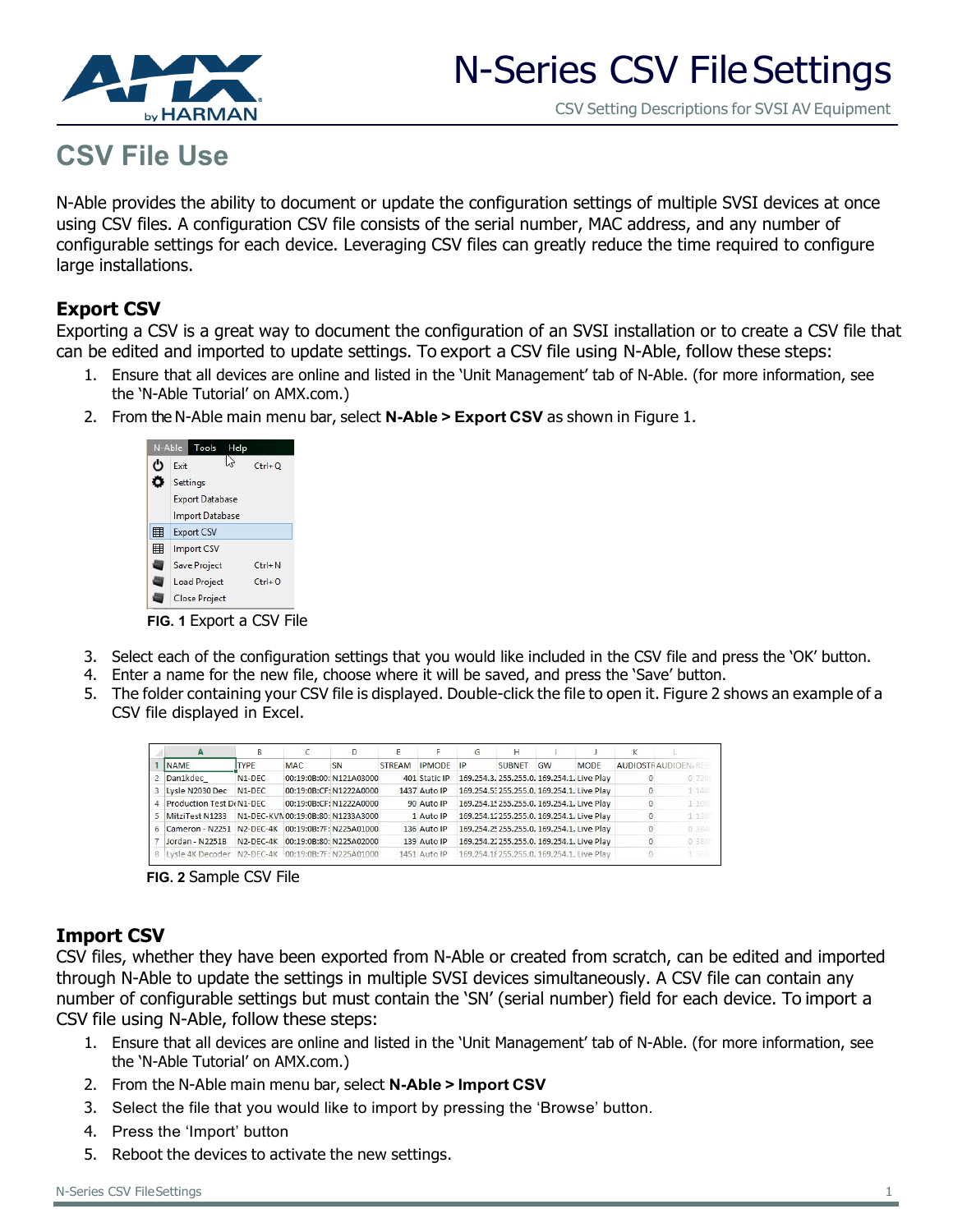[Table 1 p](#page-1-0)rovides descriptions of available CSV settings.

#### NOTE: Unless otherwise noted, these fields can be modified, saved, and then imported (as explained previously) to make *batch configuration changes to the N-Series units.*

#### <span id="page-1-0"></span>**TABLE 1** CSV Settings

| <b>Setting</b>            | <b>Description</b>                                                                                                                                                          |  |  |  |  |
|---------------------------|-----------------------------------------------------------------------------------------------------------------------------------------------------------------------------|--|--|--|--|
| <b>SN (Serial Number)</b> | Unit's serial number. Read only.                                                                                                                                            |  |  |  |  |
| <b>NAME</b>               | Unit's name. By default, NAME is the unit's MAC address.                                                                                                                    |  |  |  |  |
| <b>TYPE</b>               | Unit type (N1-ENC/DEC, N2-ENC/DEC, N3-ENC/DEC, etc.). Read only.                                                                                                            |  |  |  |  |
| <b>MAC</b>                | Unit's MAC address. Read only.                                                                                                                                              |  |  |  |  |
| <b>STREAM</b>             | Unit's stream number.                                                                                                                                                       |  |  |  |  |
| <b>IPMODE</b>             | IP mode (Auto, Static, or DHCP).                                                                                                                                            |  |  |  |  |
| IP                        | IP address. Can be modified if setting a new Static IP address.                                                                                                             |  |  |  |  |
| <b>SUBNET</b>             | Subnet mask setting (default is 255.255.0.0). Can be modified if setting a new Static IP address.                                                                           |  |  |  |  |
| <b>GW</b>                 | Gateway IP address (default is 169.254.1.1). Can be modified if setting a new Static IP address.                                                                            |  |  |  |  |
| <b>MODE</b>               | Output mode (Live or Local).                                                                                                                                                |  |  |  |  |
| <b>SWVER</b>              | Displays software version (e.g., 1.3.16 or can show as a date). Read only.                                                                                                  |  |  |  |  |
| <b>WEBVER</b>             | Displays current web version (usually shows as a date in following format MM/DD/YYYY). Read<br>only.                                                                        |  |  |  |  |
| <b>AUDIOSTREAM</b>        | Audio stream number. The default stream is 0. If set to 0, Audio Follows Video will be Enabled. If<br>set to any other stream number, Audio Follows Video will be Disabled. |  |  |  |  |
| <b>AUDIOENABLE</b>        | Audio state ( $\theta$ = enabled and $\theta$ = disabled).                                                                                                                  |  |  |  |  |
| <b>RESOLUTION</b>         | Scaler resolution settings.                                                                                                                                                 |  |  |  |  |
| <b>2NDSTREAM</b>          | NVR second stream's stream number.                                                                                                                                          |  |  |  |  |
| <b>EXTREMEQUALITY</b>     | Extreme quality setting ( $\theta$ = off and $\theta$ = on).                                                                                                                |  |  |  |  |
| RS232BAUD                 | RS232 baud rate setting. Default is 9600.<br>Note: This setting is baud rate only. The rest of the settings are assumed as 8-None-1.                                        |  |  |  |  |
| <b>HDMIAUDIOENABLE</b>    | Audio output. Determines if unit will output audio out the HDMI connection. Options are Auto, On<br>or Off.                                                                 |  |  |  |  |
| <b>LASTFRAMEHOLD</b>      | If enabled, Decoder will hold last full frame that was received on stream loss or during stream<br>switch ( $\mathbf{0} = \text{off}$ and $\mathbf{1} = \text{on}$ ).       |  |  |  |  |
| <b>DVIOFFSTREAMLOSS</b>   | DVI off on stream loss setting. If enabled, will turn off DVI output port on Decoder upon stream<br>$loss (0 = off and 1 = on).$                                            |  |  |  |  |
| <b>EDID</b>               | EDID resolution status. Can be used to set digital EDID                                                                                                                     |  |  |  |  |
| WP_STREAM_WIN0            | Stream number assigned to Windowing Processor Stream 0.                                                                                                                     |  |  |  |  |
| WP_STREAM_WIN1            | Stream number assigned to Windowing Processor Stream 1.                                                                                                                     |  |  |  |  |
| <b>WP STREAM WIN2</b>     | Stream number assigned to Windowing Processor Stream 2.                                                                                                                     |  |  |  |  |
| WP_STREAM_WIN3            | Stream number assigned to Windowing Processor Stream 3.                                                                                                                     |  |  |  |  |
| WP_STREAM_WIN4            | Stream number assigned to Windowing Processor Stream 4.                                                                                                                     |  |  |  |  |
| WP_STREAM_WIN5            | Stream number assigned to Windowing Processor Stream 5.                                                                                                                     |  |  |  |  |
| <b>WP_STREAM_WIN6</b>     | Stream number assigned to Windowing Processor Stream 6.                                                                                                                     |  |  |  |  |
| WP_STREAM_WIN7            | Stream number assigned to Windowing Processor Stream 7.                                                                                                                     |  |  |  |  |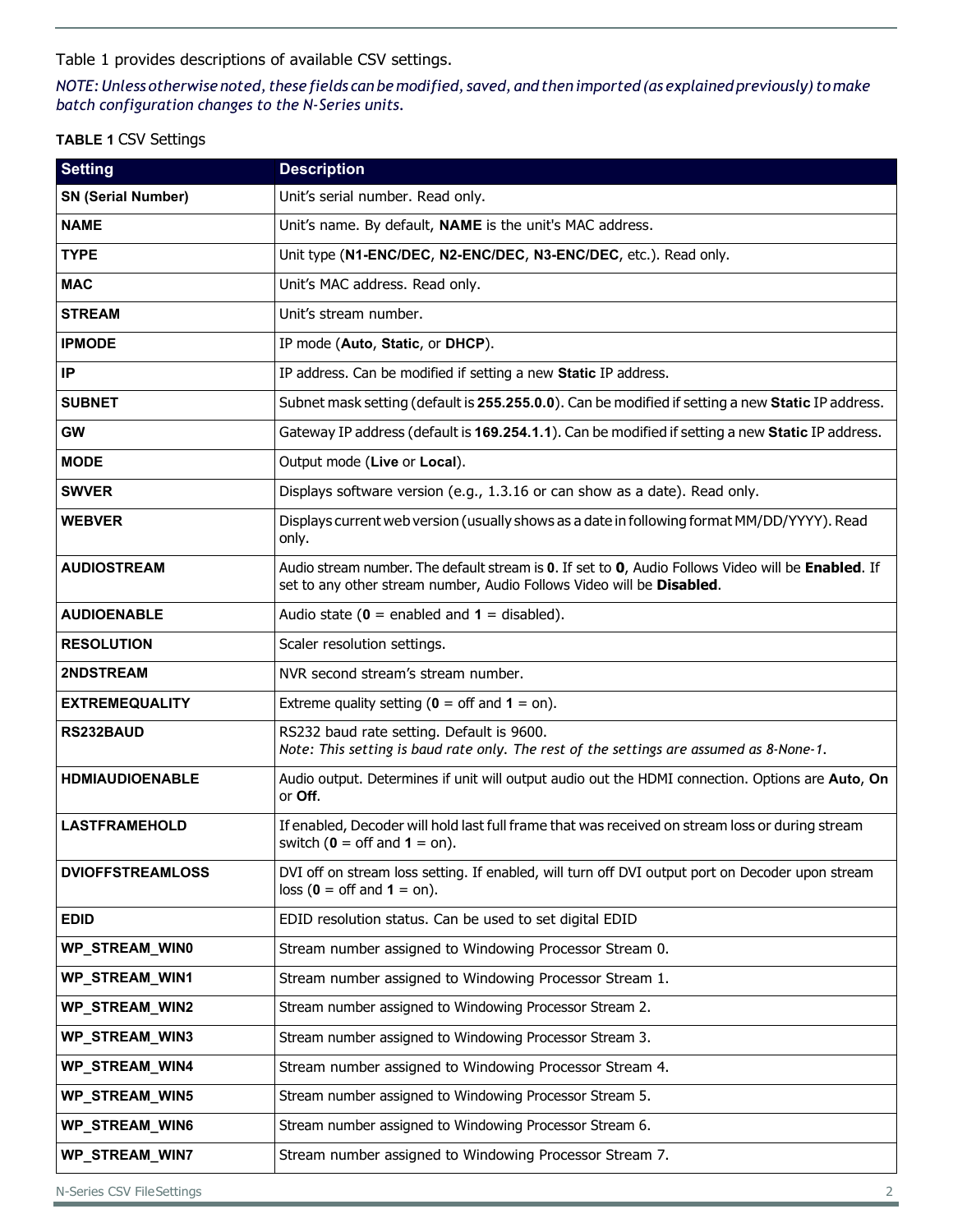| <b>Setting</b>                | <b>Description</b>                                                                                                         |  |  |  |  |  |
|-------------------------------|----------------------------------------------------------------------------------------------------------------------------|--|--|--|--|--|
| WP_STREAM_WIN8                | Stream number assigned to Windowing Processor Stream 8.                                                                    |  |  |  |  |  |
| <b>UNSOLICITEDIPADDR</b>      | IP Address used during unsolicited status.                                                                                 |  |  |  |  |  |
| <b>DISCOVERYINTERVALSEC</b>   | Interval (in seconds) for how often the unit sends out discovery packets.                                                  |  |  |  |  |  |
| <b>ENABLEDISCOVERYPACKETS</b> | Discovery packets ( $\theta$ = off and $\theta$ = on).                                                                     |  |  |  |  |  |
| <b>MEDIAPORT0</b>             | Multicast on Port $0$ ( $0 =$ off and $1 =$ on).                                                                           |  |  |  |  |  |
| <b>MEDIAPORT1</b>             | Multicast on Port 1 ( $\theta$ = off and $1$ = on).                                                                        |  |  |  |  |  |
| PORTSHUTDOWN1                 | Status of Port $1$ ( $0 =$ off and $1 =$ on).                                                                              |  |  |  |  |  |
| <b>GRATARP</b>                | Status of gratuitous ARP ( $\theta$ = off and $\theta$ = on).                                                              |  |  |  |  |  |
| <b>GRATARPINT</b>             | Gratuitous ARP interval in seconds.                                                                                        |  |  |  |  |  |
| <b>UNSOLSTATUS</b>            | Enable unsolicited status ( $\mathbf{0} = \text{off}$ and $\mathbf{1} = \text{on}$ ).                                      |  |  |  |  |  |
| <b>UNSOLSTATUSINT</b>         | Unsolicited status interval in seconds.                                                                                    |  |  |  |  |  |
| <b>USERMCMODE</b>             | Multicast override status ( $\mathbf{0} = \text{off}$ and $\mathbf{1} = \text{on}$ ).                                      |  |  |  |  |  |
| <b>USERMCIP</b>               | Multicast override IP address.                                                                                             |  |  |  |  |  |
| <b>IRCOMMANDHOLDOFF</b>       | Delay between IR commands. Default is 25 milliseconds.                                                                     |  |  |  |  |  |
| <b>IRREPEATHOLDOFF</b>        | Repeat delay between IR commands. Default is 90 milliseconds.                                                              |  |  |  |  |  |
| <b>USBENABLE</b>              | USB enable status ( $\mathbf{0} = \text{off}$ and $\mathbf{1} = \text{on}$ ).                                              |  |  |  |  |  |
| <b>FORCEHTTPS</b>             | Force HTTPS status ( $0 =$ off and $1 =$ on).                                                                              |  |  |  |  |  |
| <b>SETTINGSLOCK</b>           | Settings lock. This locks the stream number and IP addressing on Encoder/Decoder<br>$(0 = \text{off and } 1 = \text{on}).$ |  |  |  |  |  |
| <b>STREAMAUDIO</b>            | Audio stream number.                                                                                                       |  |  |  |  |  |
| <b>MUTE</b>                   | Audio mute status ( $0 =$ off and $1 =$ on).                                                                               |  |  |  |  |  |
| <b>PLAYMODE</b>               | Play mode (LIVE or LOCAL).                                                                                                 |  |  |  |  |  |
| <b>YCBCROUTPUT</b>            | YCBCR output status ( $0 =$ off and $1 =$ on).                                                                             |  |  |  |  |  |
| <b>GEN1COMPATIBILITY</b>      | Gen1 compatibility mode ( $\theta$ = off and $1 =$ on).                                                                    |  |  |  |  |  |
| <b>SIMPLIFIEDDVI</b>          | Simplified DVI connection ( $\theta$ = off and $\theta$ = on).                                                             |  |  |  |  |  |
| <b>LIVEAUDIOLOCALPLAY</b>     | If enabled, unit plays audio when in local play mode ( $\theta$ = off and $1$ = on).                                       |  |  |  |  |  |
| <b>BYPASSSCALER</b>           | Can be set to bypass current scaler setting.                                                                               |  |  |  |  |  |
| <b>LINEOUTVOLLEFT</b>         | Line output volume level left (0-100).                                                                                     |  |  |  |  |  |
| <b>LINEOUTVOLRIGHT</b>        | Line output volume level right (0-100).                                                                                    |  |  |  |  |  |
| <b>NEGATIVEVSYNC</b>          | Invert vertical sync $(0 = \text{off and } 1 = \text{on}).$                                                                |  |  |  |  |  |
| <b>NEGATIVEHSYNC</b>          | Invert horizontal sync ( $\mathbf{0} = \text{off}$ and $\mathbf{1} = \text{on}$ ).                                         |  |  |  |  |  |
| <b>IGMPJOINSENABLE</b>        | IGMP join on stream loss ( $0 =$ off and $1 =$ on).                                                                        |  |  |  |  |  |
| <b>IGMPJOINSINTERVAL</b>      | Delay in seconds between sending IGMP join messages (if IGMPJOINSENABLE is set to 1).                                      |  |  |  |  |  |
| <b>AUTOSYNCCONTROL</b>        | Auto sync control ( $\mathbf{0} = \text{off}$ and $\mathbf{1} = \text{on}$ ).                                              |  |  |  |  |  |
| <b>AUTOSYNCMAXADJUSTRATE</b>  | Auto sync rate interval. Default is 80000000 microseconds.                                                                 |  |  |  |  |  |
| <b>MAINTAINASPECTRATIO</b>    | Maintain aspect ration setting. Used to maintain source aspect ratio when scalers are set.                                 |  |  |  |  |  |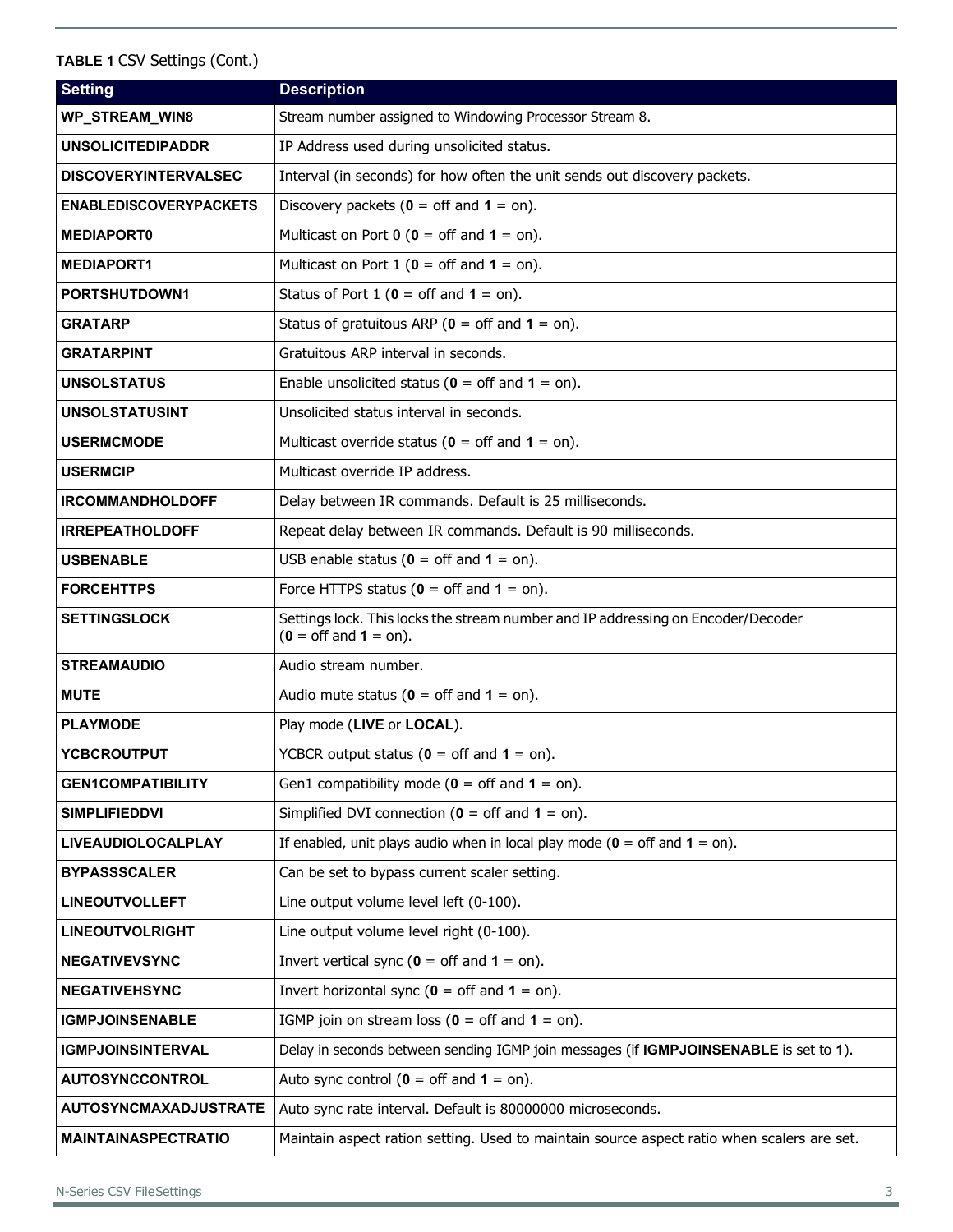| <b>Setting</b>                  | <b>Description</b>                                                                                                                                                                                       |  |  |  |  |
|---------------------------------|----------------------------------------------------------------------------------------------------------------------------------------------------------------------------------------------------------|--|--|--|--|
| <b>LINEINGAINLEFT</b>           | Pre-input cut of left input audio (analog).                                                                                                                                                              |  |  |  |  |
| <b>LINEINGAINRIGHT</b>          | Pre-input cut of right input audio (analog).                                                                                                                                                             |  |  |  |  |
| <b>AUDIODELAY</b>               | Audio delay status in microseconds. Default is 23.                                                                                                                                                       |  |  |  |  |
| <b>PKTTTL</b>                   | Status of TTL (Time-To-Live) for audio and video packets.                                                                                                                                                |  |  |  |  |
| <b>PKTDSCP</b>                  | Audio and video DSCP (Differential Service Code Point) setting.                                                                                                                                          |  |  |  |  |
| <b>IMAGEQUALITY</b>             | Image quality setting. The lower the number, the more compressed the image is (0-100%).                                                                                                                  |  |  |  |  |
| <b>MOTIONQUALITY</b>            | Motion quality setting. The higher the number, the higher the frame rate to a max of 60fps.                                                                                                              |  |  |  |  |
| <b>AUDIOINPUTTYPE</b>           | Audio input. UNBALANCED or BALANCED for analog input.                                                                                                                                                    |  |  |  |  |
| <b>TXSAMPLERATE</b>             | Audio rate in Hz (44100 or 48800).                                                                                                                                                                       |  |  |  |  |
| <b>TXEXTRAHOFFSET</b>           | Number of pixels to shift the screen left to right (-4 to 4).<br>Note: Enter even numbers only to prevent red/blue color swapping.                                                                       |  |  |  |  |
| TXEXTRAVOFFSET                  | Number of pixels to shift the screen up and down (-100 to 100).                                                                                                                                          |  |  |  |  |
| <b>SWAPCBCR</b>                 | Swap Cb Cr $(0 = \text{off and } 1 = \text{on}).$                                                                                                                                                        |  |  |  |  |
| <b>COLORSPACECOR</b>            | Color space settings for the Encoder (YcbCr, RGB). Can be disabled, enabled, or selected<br>automatically based on the source (0, 1, or AUTO).<br>Note: The AUTO setting is not supported by all models. |  |  |  |  |
| <b>USEHPFORNONSUPMODE</b>       | Enable to cause the Encoder to use a custom image whenever an unsupported video mode is<br>supplied to it ( $\mathbf{0} = \text{off}$ and $\mathbf{1} = \text{on}$ ).                                    |  |  |  |  |
| <b>UNCOMPRESSEDMODE</b>         | Uncompressed mode ( $\theta$ = off and $\theta$ = on).                                                                                                                                                   |  |  |  |  |
| <b>REDBRIGHTNESS</b>            | Red value in RGB. Use to lower or raise the value. Must be set via CSV import.                                                                                                                           |  |  |  |  |
| <b>GREENBRIGHTNESS</b>          | Green value in RGB. Use to lower or raise the value. Must be set via CSV import.                                                                                                                         |  |  |  |  |
| <b>BLUEBRIGHTNESS</b>           | Blue value in RGB. Use to lower or raise the value. Must be set via CSV import.                                                                                                                          |  |  |  |  |
| <b>SOGWINDOW</b>                | Slider sync on green sensitivity.                                                                                                                                                                        |  |  |  |  |
| <b>YCBCROUTPUTPASSTHRU</b>      | For color conversion. Forces RGB based on connected device setting. Default and preferred setting<br>is off ( $\mathbf{0} = \text{off}$ and $\mathbf{1} = \text{on}$ ).                                  |  |  |  |  |
| <b>SIMPLEDVIDETECTPASSTHRU</b>  | Detected HDMI connection status solely on Hot Plug Detection. Enable to help prevent display<br>from going to sleep ( $\theta$ = off and $\theta$ = on).                                                 |  |  |  |  |
| <b>HDMIAUDIOPASSTHRU</b>        | Audio output over HDMI status. Enable to not allow audio over HDMI. Can be set to auto, off or on<br>(AUTO, 0, or 1).                                                                                    |  |  |  |  |
| <b>NEGATIVESYNCSPASSTHRU</b>    | Used to invert horizontal and vertical sync to output display on pass-thru port<br>$(0 = \text{off and } 1 = \text{on}).$                                                                                |  |  |  |  |
| <b>ADCLEFTGAIN</b>              | Post Encode boost to audio signal on left channel (0-60).                                                                                                                                                |  |  |  |  |
| <b>ADCRIGHTGAIN</b>             | Post Encode boost to audio signal on right channel (0-60).                                                                                                                                               |  |  |  |  |
| <b>GEN1OUTPUTMODE</b>           | Gen 1 compatibility V-Series output mode. Enable when outputting to V-Series Decoder from<br>N2000 Series Encoder.                                                                                       |  |  |  |  |
| N2121COMPATIBILITY              | N2121 compatibility mode. Enable when using Gen 3 devices ( $0 =$ off and $1 =$ on).                                                                                                                     |  |  |  |  |
| <b>ENCRYPTEDAUDIO</b>           | Encrypted audio setting ( $0 =$ off and $1 =$ on).                                                                                                                                                       |  |  |  |  |
| <b>RELAXEDANALOGINPUTTIMING</b> | Enable to allow small variances in analog input. This can help avoid video interruption ( $\theta$ = off and<br>$1 =$ on).                                                                               |  |  |  |  |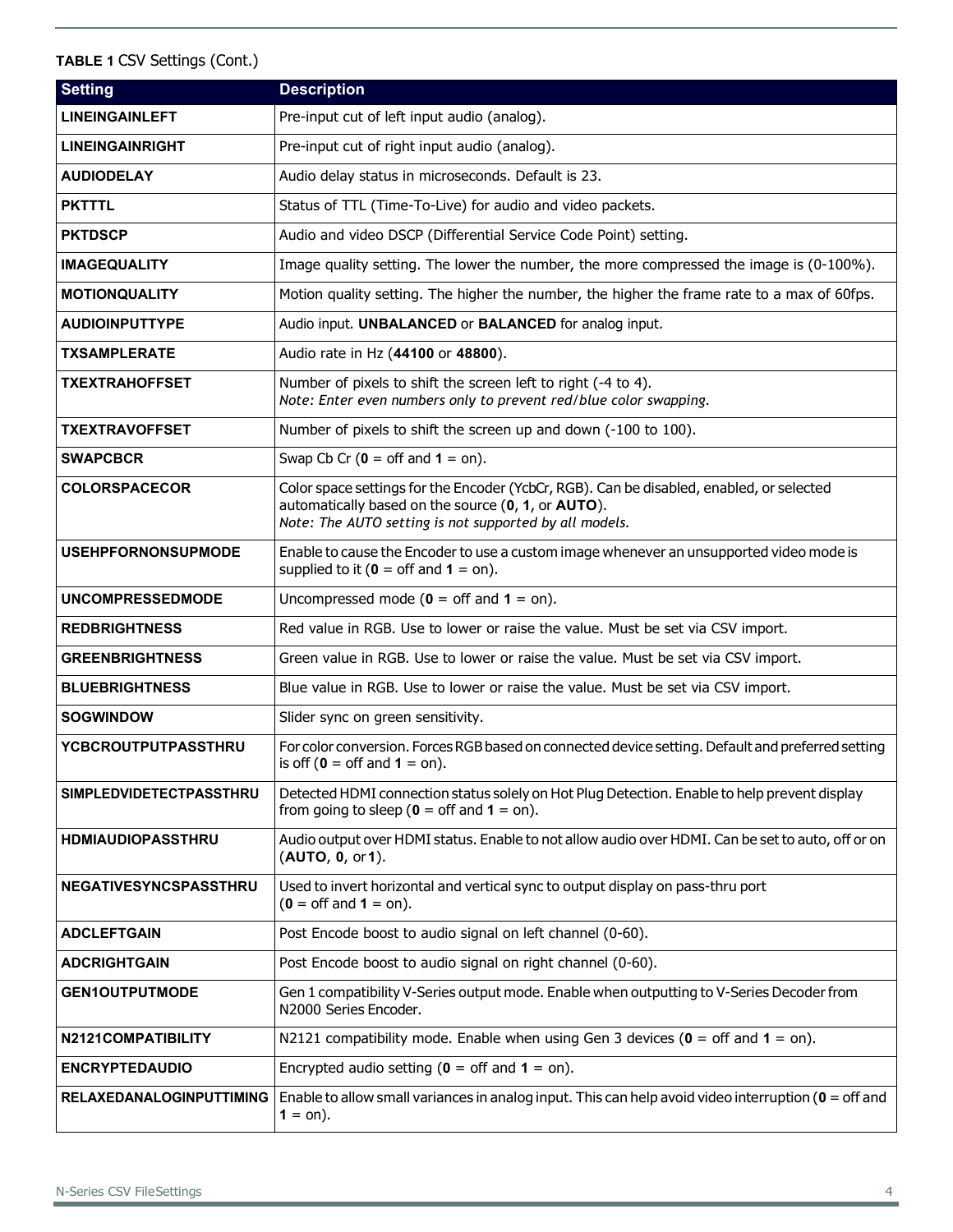| <b>Setting</b>           | <b>Description</b>                                                                                                             |  |  |  |  |  |
|--------------------------|--------------------------------------------------------------------------------------------------------------------------------|--|--|--|--|--|
| <b>MPCENABLE</b>         | MPC (Minimal Proprietary Compression) mode status. Applies only on N1122/N1133 units<br>$(0 = \text{off and } 1 = \text{on}).$ |  |  |  |  |  |
| <b>VIDEOSOURCE</b>       | Video input source (either VGA or HDMI).                                                                                       |  |  |  |  |  |
| NTPSERVER1               | IP address of NTP (network time protocol) server 1.                                                                            |  |  |  |  |  |
| <b>NTPSERVER2</b>        | IP address of NTP (network time protocol) server 2.                                                                            |  |  |  |  |  |
| <b>NTPSERVER3</b>        | IP address of NTP (network time protocol) server 3.                                                                            |  |  |  |  |  |
| <b>MANUALDNS</b>         | Manual DNS status ( $0 =$ off and $1 =$ on).                                                                                   |  |  |  |  |  |
| <b>DNSSERVER1</b>        | IP address of DNS (domain name server) 1.                                                                                      |  |  |  |  |  |
| <b>DNSSERVER2</b>        | IP address of DNS (domain name server) 2.                                                                                      |  |  |  |  |  |
| <b>SENDSCHEDULE</b>      | Send schedule for N3000 status.                                                                                                |  |  |  |  |  |
| <b>SENDSTARTTIME</b>     | Send start time for N3000 (USB on-board recording).                                                                            |  |  |  |  |  |
| <b>SENDENDTIME</b>       | Send end time for N3000 (USB on-board recording).                                                                              |  |  |  |  |  |
| <b>SENDUSERNAME</b>      | Send user name for N3000 (USB on-board recording).                                                                             |  |  |  |  |  |
| <b>SENDPORT</b>          | Send port for N3000 (USB on-board recording).                                                                                  |  |  |  |  |  |
| <b>SENDVALIDATE</b>      | Send validate for N3000 ( $\theta$ = off and $\theta$ = on).                                                                   |  |  |  |  |  |
| <b>SENDMETHOD</b>        | Send method for N3000.                                                                                                         |  |  |  |  |  |
| <b>SENDAUTODELETE</b>    | Send auto delete for N3000 ( $\theta$ = off and $1 =$ on).                                                                     |  |  |  |  |  |
| <b>SENDCONVERTMP4</b>    | Send convert mp4 for N3000 ( $\theta$ = off and $\theta$ = on).                                                                |  |  |  |  |  |
| <b>SENDDESTADDR</b>      | Send destination address for N3000.                                                                                            |  |  |  |  |  |
| <b>RECORDBASENAME</b>    | Record base name for N3000.                                                                                                    |  |  |  |  |  |
| <b>SENDPATH</b>          | Send path for N3000.                                                                                                           |  |  |  |  |  |
| <b>UNICASTMODE</b>       | Unicast mode for N3000 ( $\theta$ = off and $\theta$ = on).                                                                    |  |  |  |  |  |
| <b>UNICASTDESTIPADDR</b> | Unicast destination IP address for N3000 and N4321 ATR/ATC.                                                                    |  |  |  |  |  |
| <b>AUDIOBITRATE</b>      | Audio bit rate for N3000.                                                                                                      |  |  |  |  |  |
| <b>XPORTPORT</b>         | UDP port number for N3000.                                                                                                     |  |  |  |  |  |
| <b>STREAMURL</b>         | Stream URL for N3000.                                                                                                          |  |  |  |  |  |
| <b>RTSPPORT</b>          | RTSP port number for N3000.                                                                                                    |  |  |  |  |  |
| <b>RTCPPORT</b>          | RTCP port number for N3000.                                                                                                    |  |  |  |  |  |
| <b>VIDDETECTMODE</b>     | Input video detection mode.                                                                                                    |  |  |  |  |  |
| <b>STREAMPCMAUDIO</b>    | Stream PCM audio for N3000 ( $\theta$ = off and $1 =$ on).                                                                     |  |  |  |  |  |
| <b>GOPWIDTH</b>          | GOP width (I-frame frequency).                                                                                                 |  |  |  |  |  |
| <b>XPORTSTREAM</b>       | Transport stream ( $0 =$ off and $1 =$ on).                                                                                    |  |  |  |  |  |
| <b>RTPENCAP</b>          | RTP encapsulation status ( $0 =$ off and $1 =$ on).                                                                            |  |  |  |  |  |
| <b>ENCODERMODE</b>       | Encoder output mode.                                                                                                           |  |  |  |  |  |
| <b>FORCEMULTICAST</b>    | Generate multicast stream.                                                                                                     |  |  |  |  |  |
| <b>HTTPFILEDURSEC</b>    | HTTP file duration in seconds.                                                                                                 |  |  |  |  |  |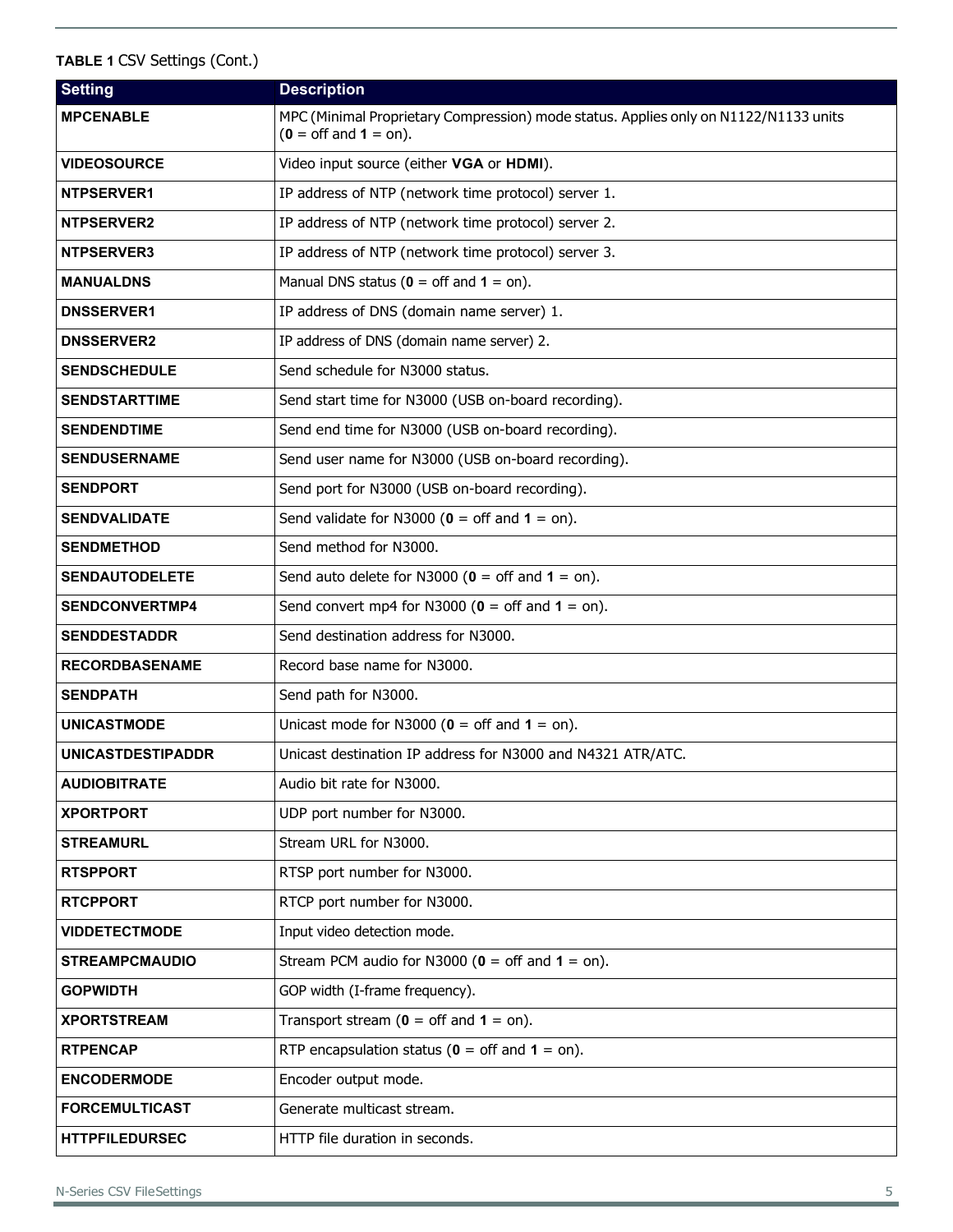| <b>Setting</b>                   | <b>Description</b>                                                               |
|----------------------------------|----------------------------------------------------------------------------------|
| STREAM_U                         | Uncompressed stream number (4K units).                                           |
| STREAM_C                         | Compressed stream number (4K units).                                             |
| P0_COMPRESSED                    | Compressed output on P0 copper port (4K units).                                  |
| P1_COMPRESSED                    | Compressed output on P1 fiber port (4K units).                                   |
| P1_UNCOMPRESSED                  | Uncompressed output on P1 fiber port (4K units).                                 |
| <b>HOMEPAGE</b>                  | N-Touch homepage address.                                                        |
| <b>BRIGHTNESS</b>                | N-Touch wall brightness.                                                         |
| <b>SLEEPDELAY</b>                | N-Touch sleep delay timer.                                                       |
| <b>ENABLEWIRELESSAP</b>          | Enable wireless AP on N-Touch.                                                   |
| <b>ENABLEBLUETOOTH</b>           | Enable bluetooth on N-Touch.                                                     |
| <b>TXNAME</b>                    | Set Encoder (TX) name on N4321 ATR/ATC.                                          |
| <b>RXNAME</b>                    | Set Decoder (RX) name on N4321 ATR/ATC.                                          |
| <b>MASTERVOLLEFT</b>             | Set master volume left on N4321 ATR/ATC.                                         |
| <b>MASTERVOLRIGHT</b>            | Set master volume right on N4321 ATR/ATC.                                        |
| <b>HEADPHONEVOLLEFT</b>          | Set headphone volume level left on N4321 ATR/ATC.                                |
| <b>HEADPHONEVOLRIGHT</b>         | Set headphone volume level right on N4321 ATR/ATC.                               |
| <b>TXINPUTBALANCED</b>           | Set ATR analog input type to balanced.                                           |
| <b>RELAY1CLOSED</b>              | Close relay 1 on N4321 ATR/ATC.                                                  |
| <b>RELAY2CLOSED</b>              | Close relay 2 on N4321 ATR/ATC.                                                  |
| <b>RELAYINTERLOCK</b>            | Enable N4321 ATR/ATC relay interlock.                                            |
| <b>PHANTOMPOWER</b>              | Enable phantom power on N4321 ATR/ATC.                                           |
| <b>UNSOLICITEDSTATUSINTERVAL</b> | Set to determine how often (in seconds) the unit reports status packets.         |
| <b>AUDIODELAYRX</b>              | Audio delay (in seconds) on N4321 ATR/ATC Receive (RX).                          |
| <b>CAPTURESAMPLERATE</b>         | Status of capture rate on N4321 ATR/ATC.                                         |
| UNICASTDESTIPADDR2               | Second unicast destination IP address for N4321 ATR/ATC.                         |
| <b>RXUNICASTMODE</b>             | Receive (RX) unicast mode for N4321 ATR/ATC ( $\theta$ = off and $\theta$ = on). |
| <b>DVRMODE</b>                   | Status of NVR mode $(1 = N1K, 2 = N2K, 3 = N3K)$ .                               |
| STREAM1A<br>STREAM2A             | NVR N3000 output mode stream 2-10 information.                                   |
| STREAM3A<br>STREAM4A             |                                                                                  |
| STREAM5A                         |                                                                                  |
| STREAM6A<br><b>STREAM7A</b>      |                                                                                  |
| STREAM8A<br>STREAM9A             |                                                                                  |
| <b>MPEGMODE</b>                  | NVR conversion mode (MP4 or MOV).                                                |
| <b>GEN1STATPACKET</b>            | NVR Gen 1 status packet.                                                         |
| <b>APPENDDESC</b>                | Use to append description to NVR recording name.                                 |